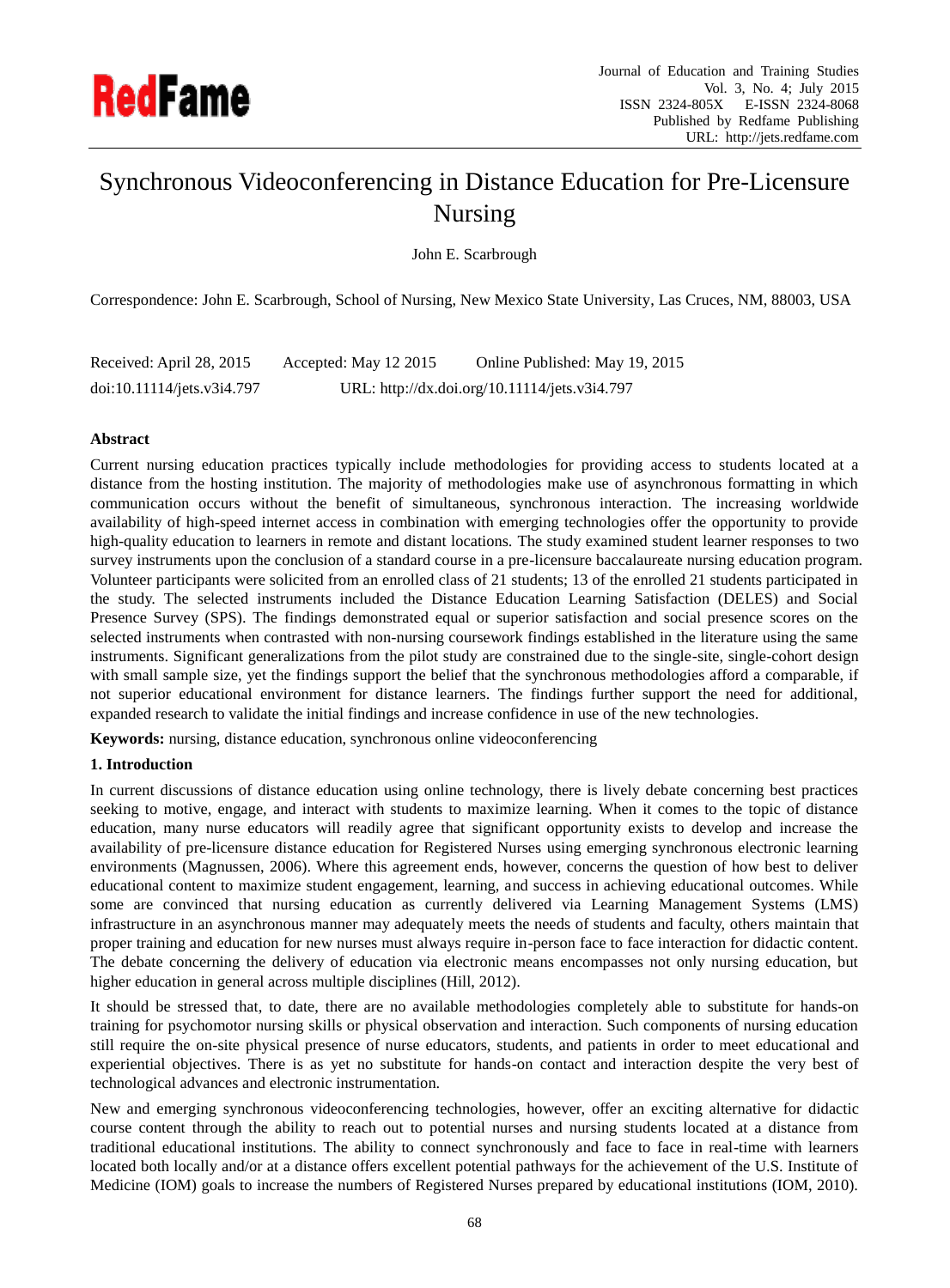Clinical or hands-on education could be delivered remotely in small groups at distant sites, thus freeing students physically located at geographic distances remote from major centers of learning from requirements to relocate in order to gain a nursing education.

## *1.1 Purpose*

The primary focus of the study was to investigate the ability of students to interact meaningfully in an educational setting using electronic synchronous technology (which affords face-to-face virtual interaction) without being physically present at a remote university location. The existing nursing shortage is exacerbated by limited student access to educational resources. For the vast majority of pre-licensure nursing students currently located in remote or distant regions in the United States, participation in a program of nursing education requires physical relocation to the area of the educational institution. The use of distance methodologies presents the opportunity to offer pre-licensure nursing education to the large numbers of qualified adult learners living in remote areas or at distances that would otherwise restrict their ability to obtain a nursing education. Such geographical challenges to education are not unique to nursing, and exist both within the United States as well as globally, where similar, largely rural areas with low population densities outside of major cities find themselves disadvantaged when it comes to access to education across multiple disciplines (Blake, 2000).

## *1.2 Background*

A comprehensive review of existing literature found no evidence for the application of synchronous videoconferencing in use for nursing education. There has been significant exploration of ways to promote caring nursing behaviors in an online environment (Sitzman, 2010), as well as in-depth analysis of best practices for online nursing education (Plante & Asselin, 2014). The prevalence of online education for nursing is highlighted by further research concerning exploration of additional communications tools available to online nursing education (Morely, 2014) as well as cheating in the online environment (Stonecypher & Willson, 2014). Despite the abundance of research concerning online education in general and in nursing in particular, none of the available published data addressed the use of synchronous videoconferencing as a potential methodology.

Within traditional nursing educational arenas (requiring physical on-site presence), it is known that nursing students identify academic workload and related time management as significant stressors (Magnussen & Amundson, 2003). Furthermore, it is known that undergraduate students frequently make use of virtual communication, social networking and media, smart phones, and computers as integral parts of their educational lives (Roblyer, McDaniel, Webb, Herman, & Witty, 2010). Historical precedent involves the use of asynchronous methodologies for online distance instruction, taking advantage of written assignments, discussion groups, group projects, and online written quizzes. The increase in availability of high-speed internet connections and improvements in communications software have resulted in the development of opportunities to utilize synchronous learning via videoconferencing in to the electronic learning environment. Nursing education has made significant use of the asynchronous online educational environment with considerable success for post-graduate training. Findings by ElTahir (2010) strongly support the use of virtual tutoring in the provision of scaffolding strategies seeking to promote learner's awareness of thinking processes resulting in improved problem solving abilities for participants. A logical extension involves the extension of similar methodologies in to the primary didactic coursework for distance education.

#### *1.3 Instrumentation*

An early study was conducted to investigate the efficacy of online educational environments concerning student engagement and learning, and culminated in the development of the Distance Education Learning Survey (DELES) (Walker & Fraser, 2005). The instrument seeks to quantify student perceptions of educational efficacy through the 6 identified domains of instructor support, interaction, relevance, authentic learning, active learning, and autonomy. Student responses to Likert-type scale items serve to assess student impressions of learning and satisfaction within distance education learning environments. The instrument has been validated as demonstrating construct validity through factor analysis, which found that the identified 6 domains effectively do represent measurement of the identified domains and no other. Reliability statistics for the instrument returned a Cronbach's alpha for internal consistency of 0.93 (Walker, 2003) across the 6 identified domains.

Subsequent use of the DELES has been demonstrated where 176 students who were enrolled in distance education and hybrid courses at a Spanish university were surveyed, and in which student participants responded anonymously to an electronic version of the instrument. The results demonstrated a Cronbach's alpha of 0.93 for reliability, and further established baseline data for the 6 identified domains of the DELES instrument (Ferrer-Cascales, Walker, Reig-Ferrera, Fernandez-Pascual, & Albaladejo-Blazquez, 2011).

Similar conceptually-related research seeking to understand the potential implications of social presence in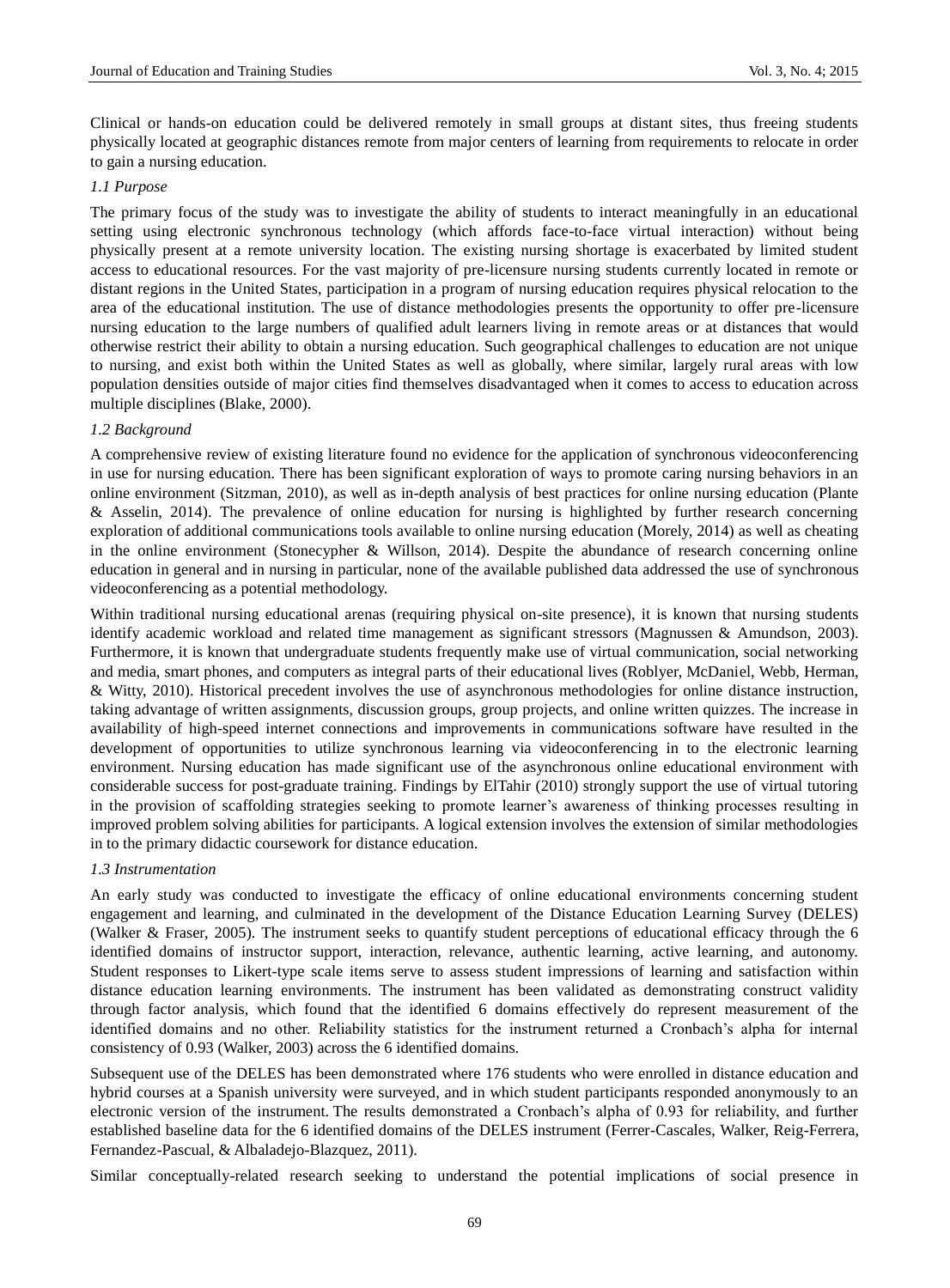computer-based distance education and telecommunications has been undertaken (Gunwardena, 1995; Gunwardena & Zittle, 1997; Richardson & Swan, 2003). One study (Gunwardena & Zittle, 1997) assessed the experiences of a total of 50 students from 5 different universities, all of whom participated in an inter-university virtual conference. One product of the identified study was the construction and development of an educational survey instrument, the Social Presence Survey (SPS), designed to assess students' perception of overall social presence (Gunwardena & Zittle, 1997). Social presence is defined and interpreted as representing the degree to which a participant is experienced and perceived as "real" in mediated communication such as that experienced in online learning environments (Richardson & Swan, 2003). The resulting Social Presence Survey (SPS) instrument demonstrated both construct validity and reliability where Cronbach's alpha = 0.88 for the assessment of overall social presence (Richardson & Swan, 2003).

Use of the two selected instruments (DELES and SPS) offer the opportunity to compare and contrast the experience of nursing students with those established by other students participating in distance learning but outside of the field of nursing. In keeping with the preceding data and identified need for improved distance education, the primary research question is identified as follows: "Is there a difference in student satisfaction and/or social presence in distance education online courses for distance learners participating in asynchronous learning environments when compared and contrasted with the addition of synchronous videoconferencing technology?"

## **2. Methods**

Participation involved the anonymous completion of two satisfaction surveys distributed online to students participating in an online course delivered using synchronous videoconferencing technology for a regular university semester. Appropriate Institutional Review Board (IRB) approval from the sponsoring university was obtained prior to the commencement of any data collection. The selected survey instruments were distributed upon the conclusion of the university course term and after course scores had been reported, thus addressing any potential for perceived influence upon student participation and grade outcomes. The surveys utilized included the Distance Education Learning Environment Survey (DELES) (Walker & Fraser, 2005) and the Social Presence Survey (SPS) (Richardson & Swan, 2003). Permission to use both instruments was obtained through the corresponding authors prior to any data collection being undertaken in order to meet proprietary and copyright issues as well as to achieve IRB approval. Participants were requested to complete the selected feedback instruments in a single, voluntary online session, and no identifying information was collected at any point. The introduction to the surveys further stated that all items need not be completed for participation should a volunteer elect not to respond to a selected item or items. The total time estimated to complete both voluntary surveys was anticipated to have been 20 minutes. The resulting data obtained by the instruments were compiled and analyzed statistically using IBM SPSS Statistics 20® software (SPSS, 2011) to assess any differences in student satisfaction levels and social presence associated with the synchronous videoconferencing methodology when compared with findings from the literature and in the context of previous student coursework experiences which did not include the synchronous technology.

#### **3. Results**

A total of 13 students elected participate in the data collection phase, representing 61.9% of the total possible participants. Results of the DELES instrument found no statistically significant difference between the results by previous studies across 5 of the 7 domains measured (Ferrer-Cascales, Walker, Reig-Ferrera, Fernandez-Pascual, & Albaladejo-Blazquez; 2011). Two of the domains did reveal a statistically significant difference between baseline measures and the synchronous videoconferencing group, where the synchronous teleconferencing group demonstrated significantly higher scores for Instructor Support ( $p=.015$ ) and Interaction ( $p=.0016$ ). The findings confirm that use of the synchronous videoconferencing methodology provide at least as good if not better satisfaction for student learners.

Similarly, results of the SPS survey identified no statistically significant difference between previous findings concerning the overall social presence experienced by students in asynchronous environments when contrasted with those of the synchronous videoconferencing context (Richardson & Swan, 2003). The results of the study findings along with baseline data previously identified are presented in Table 1.

#### **4. Discussion**

Results of the survey demonstrated no statistically significant differences between asynchronous and synchronous distance methodologies across the broader spectra of satisfaction and social presence. It is interesting to note that a significant difference was detected in 2 of the 6 domains for the DELES (Instructor Support, and Interaction). Both perceived support from the instructor and interaction between students and instructor were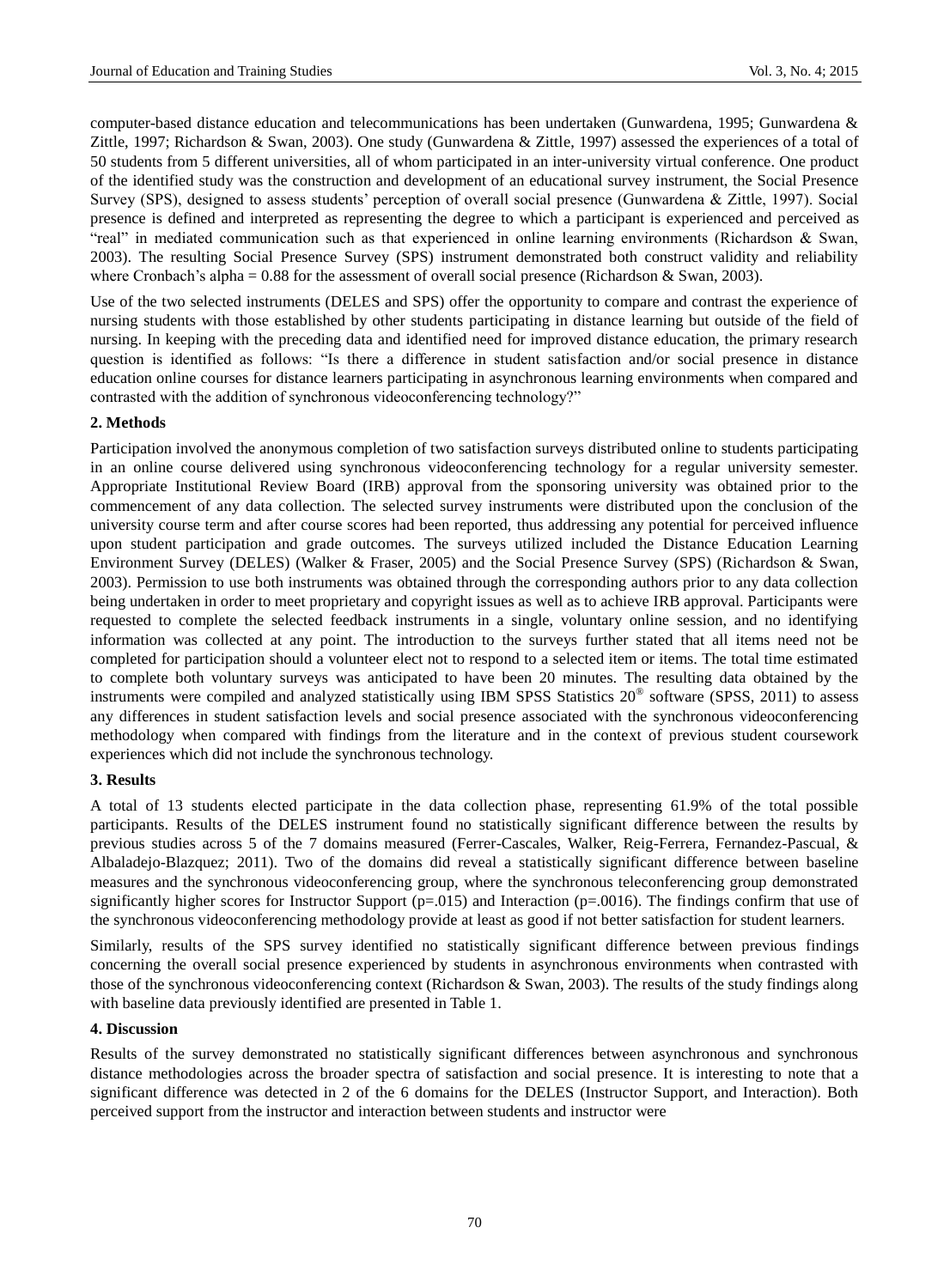| Distance Education Learning Environment Survey (DELES) |                              |      |               |                 |      |            |         |        |  |
|--------------------------------------------------------|------------------------------|------|---------------|-----------------|------|------------|---------|--------|--|
|                                                        | <b>Subject Study Results</b> |      |               | Ferrer et al    |      |            |         |        |  |
| Sample Size                                            | $n = 13$                     |      |               | $n = 92$        |      |            |         |        |  |
| Domain                                                 | Mean                         | sd   | 95% CI        | Mean            | sd   | 95% CI     | t.      | p      |  |
| <b>Instructor Support</b>                              | 4.79                         | 0.54 | 4.31, 5.26    | 4.36            | 0.11 | 4.32, 4.39 | 2.86    | 0.015  |  |
| Interaction                                            | 3.29                         | 0.96 | 2.44, 4.13    | 2.20            | 0.26 | 2.11, 2.28 | 4.07    | 0.0016 |  |
| Relevance                                              | 3.75                         | 0.87 | 2.98, 4.51    | 3.97            | 0.14 | 3.92, 4.01 | $-0.91$ | 0.3824 |  |
| <b>Authentic Learning</b>                              | 4.34                         | 0.79 | 3.64, 5.03    | 4.12            | 0.15 | 4.07, 4.16 | 1.002   | 0.3388 |  |
| <b>Active Learning</b>                                 | 4.36                         | 0.79 | 3.66, 5.05    | 4.20            | 0.17 | 4.14.4.25  | 0.728   | 0.4834 |  |
| Autonomy                                               | 4.48                         | 0.75 | 3.82, 5.13    | 4.28            | 0.11 | 4.24, 4.31 | 0.96    | 0.3574 |  |
| Satisfaction                                           | 3.18                         | 1.17 | 2.15, 4.20    | 3.80            | 0.42 | 3.66, 3.93 | 1.893   | 0.0876 |  |
| Social Presence Survey (SPS)                           |                              |      |               |                 |      |            |         |        |  |
|                                                        | <b>Subject Study Results</b> |      |               | Richards & Swan |      |            |         |        |  |
| Sample Size                                            | $n = 13$                     |      |               | $n = 97$        |      |            |         |        |  |
| Domain                                                 | Mean                         | sd   | 95% CI        | Mean            | sd   | 95% CI     | t       | p      |  |
| <b>Overall Social Presence</b>                         | 4.42                         | 1.44 | $2.24 - 6.59$ | 4.39            |      | 2.40-6.37  | 0.096   | 0.923  |  |

### Table 1. Study Results comparison

Results of subject study when compared with baseline literature data for DELES and SPS found to yield more positive impressions from the learners in the synchronous environment when compared with baseline data from asynchronous environments. The results support the need for further investigation.

### *4.1 Confounds*

Definitive conclusions from the study are necessarily reserved due to the small sample size and somewhat limited response rate. In addition, the data gathered referenced the experiences of a single group of students with a single instructor, within a single course, and within a single institution. Greater generalizability and confidence in results would have been possible had a larger number of students elected to participate in the study. A participation rate of 61.9% is encouraging, but in light of the small sample size of the larger cohort, definitive conclusions must be reserved.

One further constraint for future investigation of synchronous technology remains the issue of scalability. Increasing the size of the classes from a very manageable 21 students to cohort sizes ranging from 48 students to 130 students (which are not uncommon across major nursing education venues), presents scalability issues in which students could easily become 'lost' amongst the large number of classmates. Since these same issues of size present similar challenges in face-to-face classroom environments, the use of technology affords no relief from challenges associated with large class sizes. As an initial pilot study, it was deemed prudent to select a smaller class size for initial investigation prior to opening up the technology to larger classes of a more commonly-experienced size.

## *4.2 Conclusions*

The findings were encouraging, but must be viewed with caution concerning generalization to a larger population from such a small, single-institution sample. Although the results of the study do support the belief that synchronous online learning environments making use of videoconferencing technology may offer the opportunity to improve student-faculty interaction and support, the need is clear for additional longitudinal studies across multiple courses and institutions in order to validate and confirm these tentative initial findings. The research presented herewith presents an initial foray in to what may prove to be a promising application of current technology to solve educational challenges for remote locations. In efforts to increase nursing education outreach for distance learners, the findings offer substantive support for continued pilot studies and investigation of technology in the preparation of future nurses.

## **References**

- Blake, N. (2000). Tutors and students without faces or places. *Journal of Philosophy of Education Society of Great Britain*, *34*(1), 183-198. http://dx.doi.org/10.1111/1467-9752.00164
- ElTahir, M. (2010). Virtual tutoring: An online environment for scaffolding students' metacognitive problem solving expertise. *Journal of Turkish Science Education*, *7*(4), 3-12.
- Ferrer-Cascales, R., Walker, S. L., Reig-Ferrera, A., Fernandez-Pascual, M. D., & Albaladejo-Blazquez, N. (2011). Evaluation of hybrid and distance education learning environments in Spain. *Australasian Journal of Educational Technology*, *27*(7), 1100-1110.
- Gunwardena, C. N. (1995). Social presence theory and implications for interaction and collaborative learning in computer conferences. *International Journal of Educational Telecommunications*, *1*(2/3), 147-166.
- Gunwardena, C. N., & Zittle, F. J. (1997). Social presence as a predictor of satisfaction within a computer-mediated conferencing environment. *The American Journal of Distance Education*, *11*(3), 8-26.